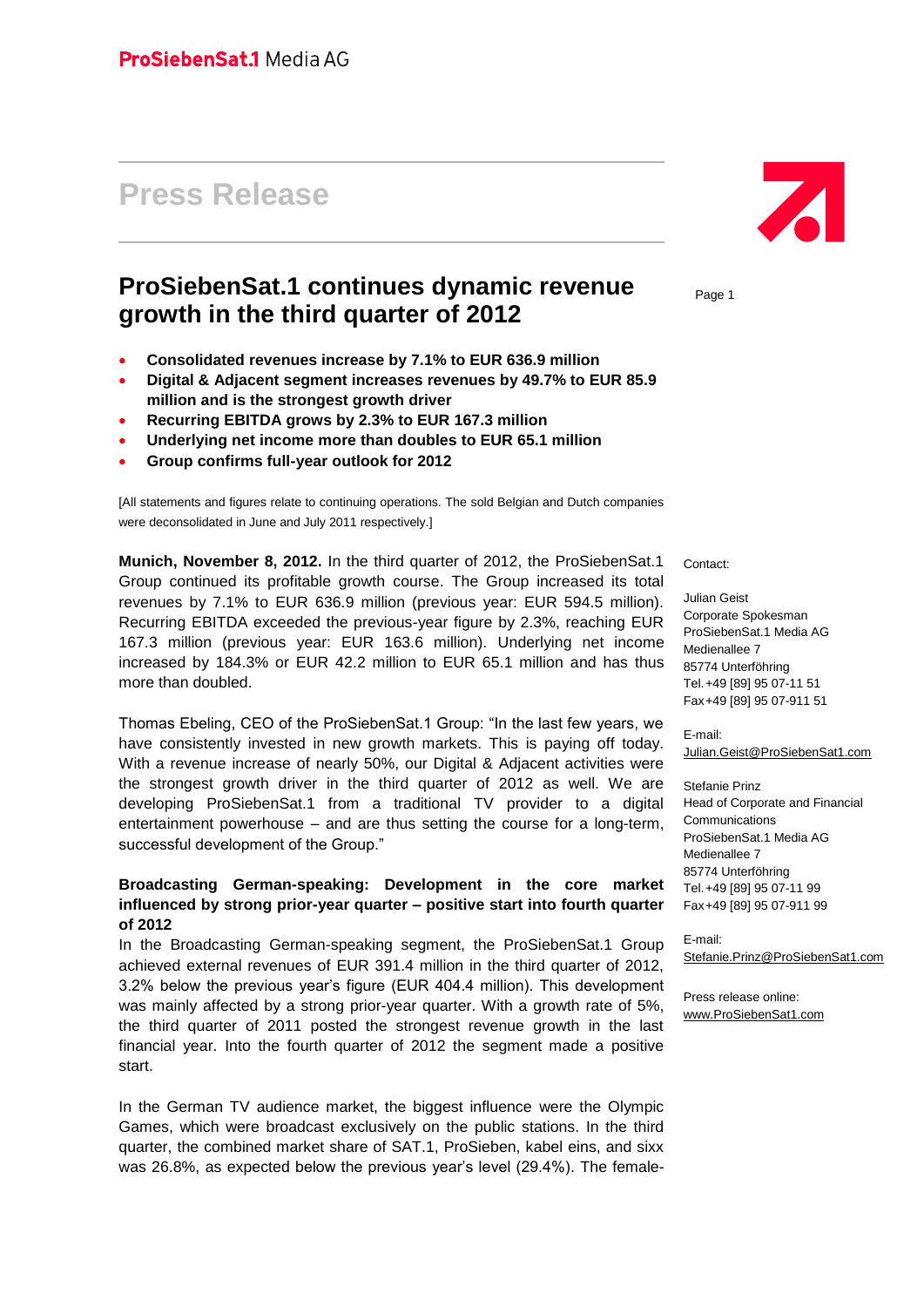

Page 2 of 6

focused channel sixx, which was only launched in May 2010, considerably increased its audience market share again, by 0.4 percentage points to 1.0%. In Austria, sixx Austria went on air in July 2012 and achieved a market share of as high as 1.1% in the third quarter of 2012. The successful development of new stations shows that the ProSiebenSat.1 Group will have attractive opportunities for growth in the traditional TV business in future as well. For this reason, in the coming year the Group will launch two further free TV stations, SAT.1 Gold and ProSieben MAXX.

In addition, the Group is continuing to diversify its revenue sources consistently also in the core business. The ProSiebenSat.1 Group is represented in the HD packages of all major cable, satellite, and IPTV providers with its four German TV stations. In the third quarter of 2012, HD distribution revenues rose further.

Recurring EBITDA totaled EUR 122.3 million, down 6.6% year on year (previous year: EUR 130.9 million).

### **Broadcasting International: Higher TV advertising revenues and distribution revenues drive growth in Northern Europe**

In the third quarter of 2012, external revenues in the Broadcasting International segment increased by 8.8% to EUR 134.1 million (previous year: EUR 123.2 million). The revenue increase was again supported by the Northern European TV stations. Norway and Denmark in particular increased their TV advertising revenues further and capitalized their growing audience market shares.

The ProSiebenSat.1 Group is benefiting from the growth of new TV stations in the Northern European markets as well. In the last six years, the company has launched eight TV stations in Norway, Sweden, Finland, and Denmark, which are rapidly and continuously gaining additional market shares. These include the Norwegian TV stations MAX and VOX. VOX went on air for the first time in January 2012 and achieved a market share of 1.2% in the third quarter. The men's channel MAX grew by 0.7 percentage points to 3.6%. In total, the audience market shares in Norway rose by 2.4 percentage points to 19.4% in the third quarter of 2012. Moreover, higher distribution revenues – especially in Denmark and Sweden – contributed to the revenue growth in the Broadcasting International segment.

In the third quarter of 2012, the rise in external segment revenues led to a considerable increase of recurring EBITDA, by 42.8% to EUR 24.7 million.

#### **Digital & Adjacent: Revenue increase by nearly 50%**

The Digital & Adjacent segment showed a highly dynamic development in the third quarter of 2012. External revenues increased by 49.7% to EUR 85.9 million (previous year: EUR 57.4 million). The sale of online video advertising, the video-on-demand portal maxdome, the Music unit, and the Ventures & Commerce business made a significant contribution to this. The ProSiebenSat.1 Group bases its Ventures & Commerce activities on an innovative business model. The Group provides advertising time on its highreach TV channels to selected start-up companies in return for a share in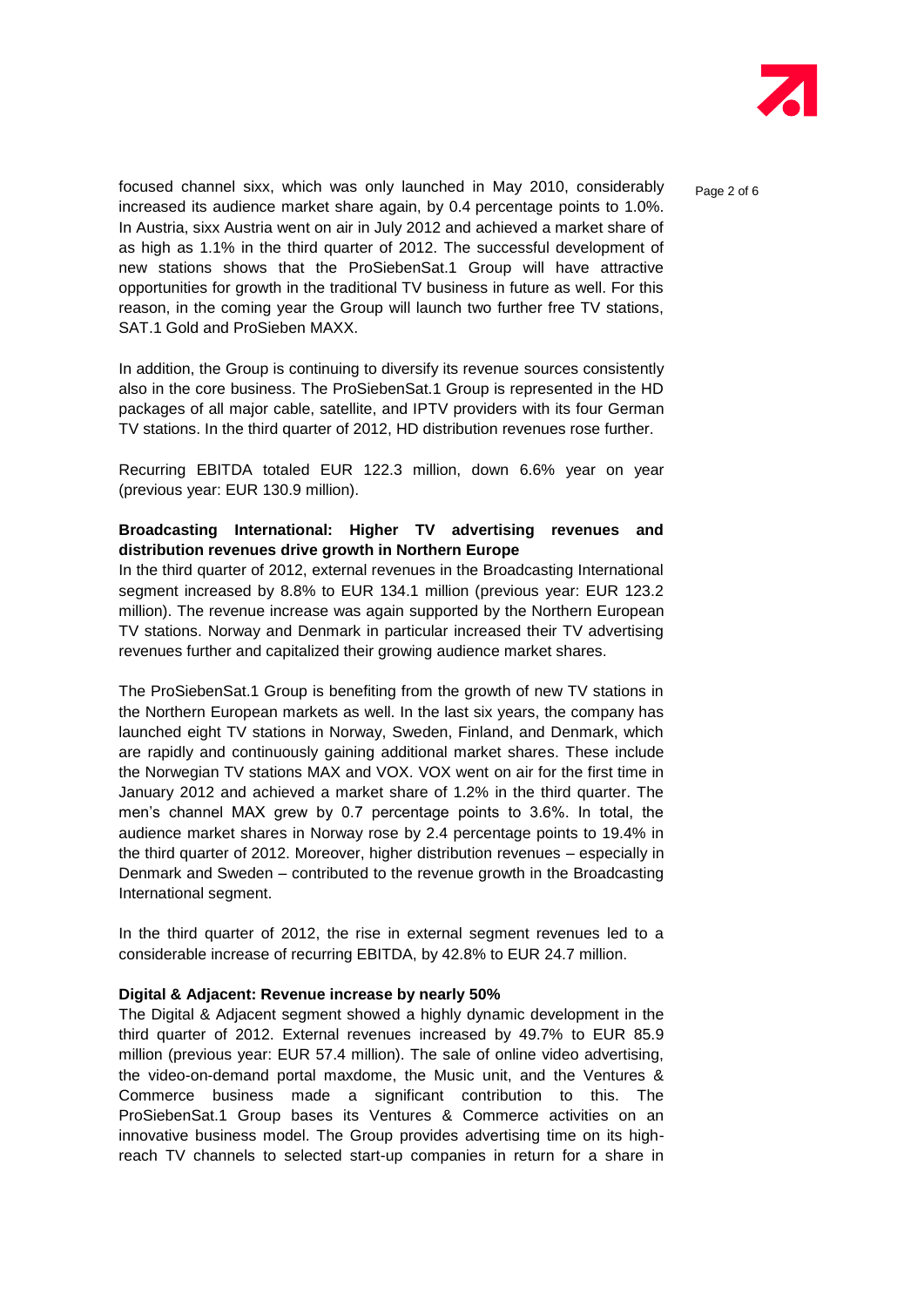

revenues or equity. In this way, since 2010 ProSiebenSat.1 has built up an attractive Ventures portfolio with approximately 50 partnerships and strategic investments.

Page 3 of 6

In the third quarter of 2012, the ProSiebenSat.1 Group also continued the expansion of its Games business. In order to market its attractive Online Games portfolio internationally, the Group formed sales partnerships with the Turkish TV market leader Dogan Media and the French TV station TF1. At the beginning of the year, ProSiebenSat.1 had secured exclusive European rights to numerous blockbuster online games such as "DC Universe" and "Planetside 2" through partnerships with providers such as Sony Online Entertainment.

The dynamic revenue trend in combination with strict cost management led to a considerable increase of recurring EBITDA by 57.2% to EUR 21.7 million (previous year: EUR 13.8 million).

### **Content Production & Global Sales: Red Arrow established as international production company**

In the third quarter of 2012, external revenues in the Content Production & Global Sales segment, at EUR 25.5 million, were also considerably higher than the previous year (EUR 9.5 million). In August 2012, the Red Arrow Entertainment Group, under whose umbrella the ProSiebenSat.1 Group bundles all its program distribution and production activities, carried out its largest acquisition so far. The company acquired a majority stake in the American production company Left/Right. This was already the fourth majority holding acquired in the key markets of the USA and UK in 2012.

Thus, two-and-a-half years after its foundation, the Red Arrow Entertainment Group has established itself as an international production and sales company and now has 18 participations in nine countries. The company produces TV formats for major television broadcasters such as NBC ("Off Their Rockers"/USA), ABC ("The Taste"/USA), BBC ("Restless"/GB) and ITV1 ("My Man Can"/GB). The new cooking show "The Taste" is the most recent example of how the Red Arrow Entertainment Group participates in the entire TV value chain. The format is an original production of the US subsidiary Kinetic Content, which also produces the format for the US station ABC. The global distribution rights are owned by Red Arrow International. In addition to the USA, the ProSiebenSat.1 programming distribution subsidiary has already brought the TV show to France (M6) and India (Fox International Channels).

Due to start-up costs for the newly acquired production companies, recurring EBITDA in the Content Production & Global Sales segment decreased by EUR 2.7 million year-on-year to minus EUR 1.4 million (previous year: EUR 1.3 million).

#### **ProSiebenSat.1 invests in growth areas**

In the third quarter of 2012, too, the ProSiebenSat.1 Group invested consistently in growth areas such as new TV stations, the expansion of the world-wide production portfolio, and the development of the digital business. In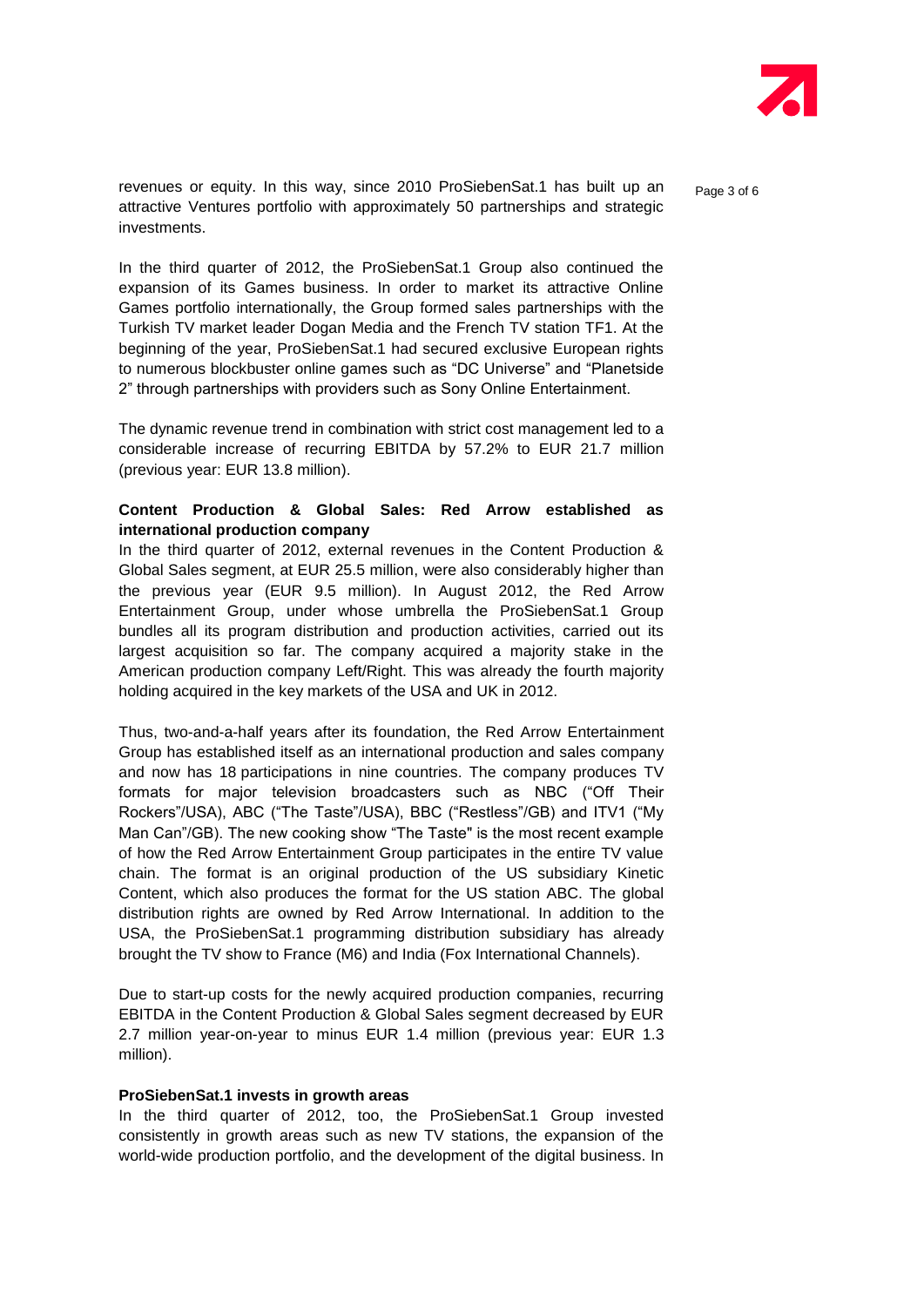

this context, costs rose as expected. Overall in the third quarter of 2012, the ProSiebenSat.1 Group posted operating costs (adjusted for depreciation and amortization as well as non-recurring expenses) totaling EUR 472.3 million (previous year: EUR 432.7 million). The higher operating costs were mainly incurred in the growth areas. In the core TV business, they remained stable.

#### **Positive result for the first nine months of 2012**

Due to the continuous increase in revenues and earnings in the first three quarters of 2012, the ProSiebenSat.1 Group grew dynamically also over the nine months. Between January and September 2012, revenues increased by 6.0% or EUR 112.5 million year-on-year to EUR 1,995 billion. Here, too, the growth is due to the dynamic revenues performance in the Digital & Adjacent and Content Production & Global Sales segments as well as the good performance of the Northern European station family. Between January and September 2012, recurring EBITDA rose by 3.8% or EUR 20.1 million to EUR 552.4 million (previous year: EUR 532.3 million). The Group achieved a net result for the period from continuing operations after taxes and non-controlling interests of EUR 196.0 million. This equates to an increase of 54.3% or EUR 69.0 million. The underlying net income increased by 58.5% to EUR 241.1 million and thus also rose considerably in the nine-month period (previous year: EUR 152.1 million).

#### **Solid balance sheet structure with an equity ratio of 26.8%**

Driven by profits, equity increased by 11.6% compared to September 30, 2011 to EUR 1.417 billion. The equity ratio rose to 26.8% (previous year: 26.5%).

As of September 30, 2012, net financial debt fell to EUR 2,066 billion. The leverage factor also improved slightly. The ratio of net financial debt to recurring EBITDA of the last twelve months was 2.4 times on September 30, 2012, and was therefore within the defined target range of 1.5 to 2.5 times. As of September 30, 2011, the figure was 2.5 times recurring EBITDA. Due to the important fourth quarter with regard to free cash flow the Group expects the financial leverage to decrease appreciably by the end of the year compared to September 30, 2012.

#### **ProSiebenSat.1 confirms outlook for 2012 financial year**

The ProSiebenSat.1 Group started the fourth quarter positively in all segments and confirms its outlook for the full year 2012. The ProSiebenSat.1 Group anticipates overall consolidated revenue growth in the mid-single-digit percentage area. The Group expects to exceed the previous year's recurring EBITDA of EUR 850 million. Moreover, the company expects a further increase of underlying net income, primarily supported by lower interest and financing expenses.

Page 4 of 6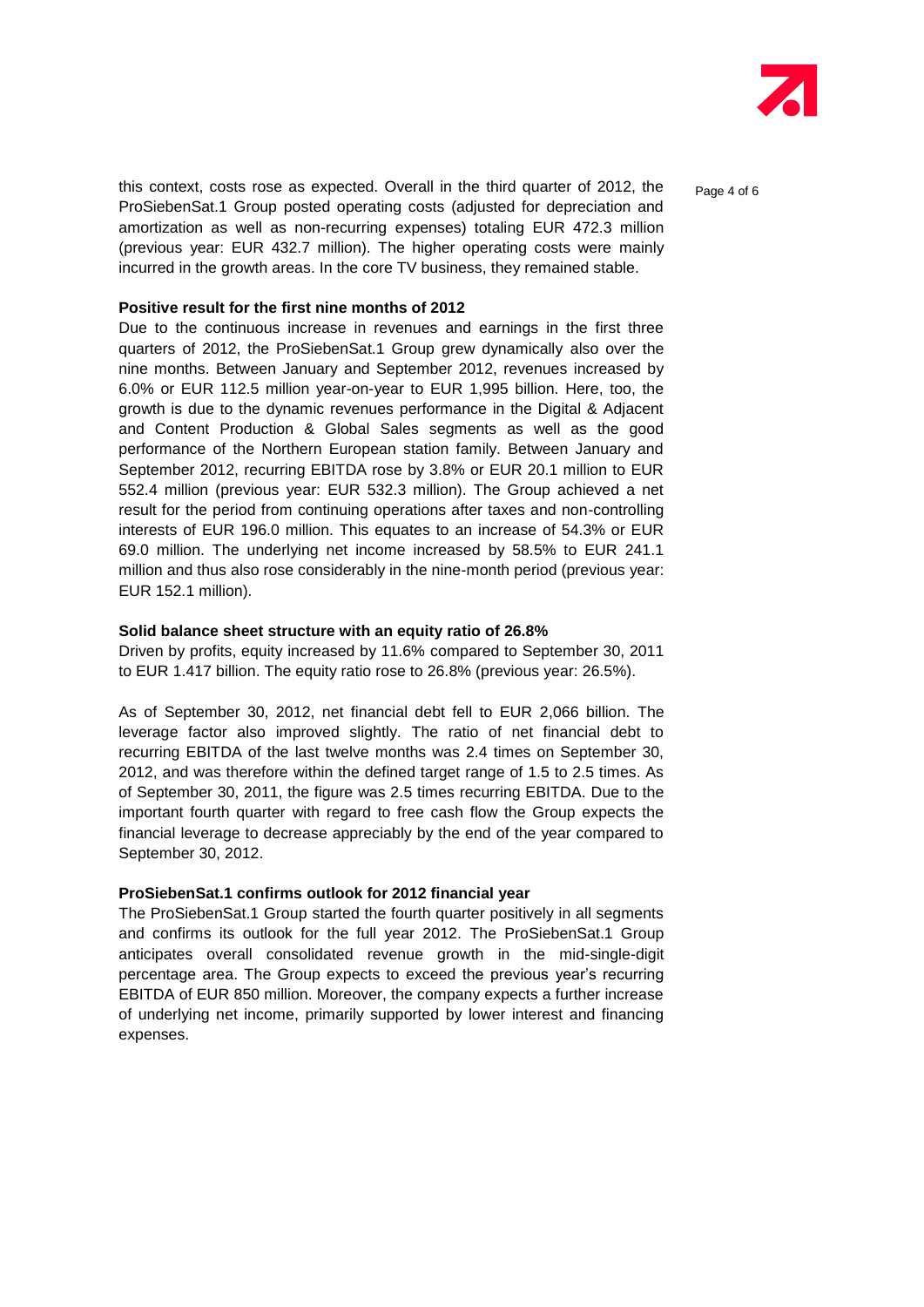

# Key Figures of the ProSiebenSat.1 Group example and the page 5 of 6

| In EUR m                | Q3 2012 | Q3 2011 | Q1-Q3 2012 | Q1-Q3 2011 |
|-------------------------|---------|---------|------------|------------|
|                         |         |         |            |            |
| Revenues                | 636.9   | 594.5   | 1,995.0    | 1,882.5    |
| <b>Total costs</b>      | 512.5   | 496.1   | 1,593.9    | 1,525.5    |
| Operating costs         | 472.3   | 432.7   | 1,450.2    | 1,355.3    |
| <b>Recurring EBITDA</b> | 167.3   | 163.6   | 552.4      | 532.3      |
| <b>Recurring EBITDA</b> | 26.3    | 27.5    | 27.7       | 28.3       |
| margin (in %)           |         |         |            |            |
| <b>EBITDA</b>           | 155.1   | 133.7   | 499.0      | 471.6      |
| Non-recurring effects   | $-12.2$ | $-29.9$ | $-53.4$    | $-60.7$    |
| <b>EBIT</b>             | 127.1   | 101.0   | 408.7      | 362.9      |
| Financial result        | $-37.0$ | $-82.4$ | $-119.2$   | $-177.0$   |
| Net result              | 61.3    | 11.4    | 196.0      | 127.0      |
| (consolidated net       |         |         |            |            |
| profit after non-       |         |         |            |            |
| controlling interests)  |         |         |            |            |
| Underlying              | 65.1    | 22.9    | 241.1      | 152.1      |
| net income              |         |         |            |            |
| Basic earnings per      | 0.31    | 0.11    | 1.15       | 0.72       |
| share of preferred      |         |         |            |            |
| stock (underlying)      |         |         |            |            |
| Free cash flow          | $-27.8$ | $-1.4$  | 6.1        | 4.5        |

| In EUR m                     | September 30,<br>2012 | December 31,<br>2011 | September 30,<br>2011 |  |
|------------------------------|-----------------------|----------------------|-----------------------|--|
|                              |                       |                      |                       |  |
| Equity                       | 1,416.6               | 1,441.4              | 1,269.1               |  |
| Equity ratio (in<br>percent) | 26.8                  | 28.6                 | 26.5                  |  |
| Net financial debt           | 2,065.5               | 1,817.8              | 2,075.0               |  |
| Leverage                     | 2.4                   | 2.1                  | 2.5                   |  |